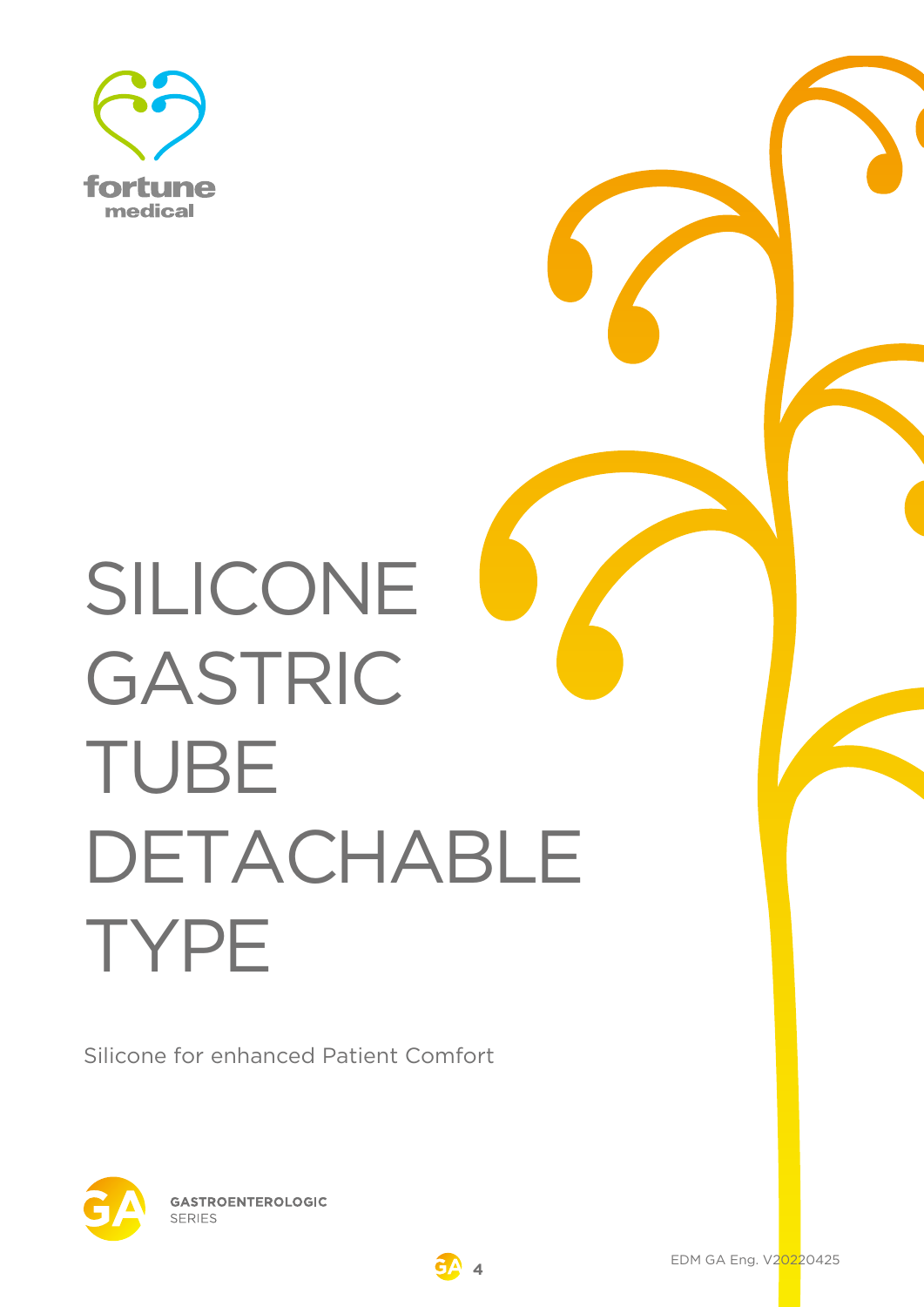## GASTROENTEROLOGIC SERIES SILICONE GASTRIC TUBE, DETACHABLE TYPE

## **INTRODUCTION**

Patients with severe dysphagia commonly require a nasogastric (NG) tube for feeding and the administration of medication in order to avoid malnutrition or aspiration pneumonia. However, the external tubing of an NG tube can embarrass patients due to its unsightliness, disrupt patients' daily activities (e.g. cause sleeping disorders), and may even interfere with treatments, including physical therapy, tracheal intubation or Intravenous therapy. Also, the tape that is commonly used to secure the NG tube may easily fall off and lead to unintentional removal or displacement, thus requiring repeated placement of feeding tubes, which is an unnecessary medical expense, and also a burden on the patient's time and strength, as well as a cause of pain, discomfort, and possibly harm. Considering the above disadvantages of the typical nasogastric tube, we offer a novel detachable type of NG tube.

The two-piece NG tube allows patients to remove the external tubing after feeding, and its T-connector prevents the tube from slipping into the nasal cavity. By removing the external part, the patients will have less tubing on their faces and will feel less impeded, physically and mentally. Besides improved quality of life, using the two-piece NG tube can make health care more effective compared to using a typical NG tube; for example, the removable external tube design allows patients to wear oxygen masks without leaking. The detachable type of NG tube is clinically proven to not only improve the quality of life of dysphagic patients but also the quality of their medical care. A study of the two-piece nasogastric tube has been published in a medical journal. [1]

### Reference:

[1] Feasibility of a novel two-piece nasogastric feeding tube for patients with dysphagia, Sen-Yung Liu, Chao-Pin Yang, Ta-Sen Wei, Yen-Chun Chen, Chih-Hao Liang,Ching-Hsuan Wu, Chih-Lin Chen, Tsung-Ju Wu, Singapore Med J 2013; 54(4): 227-230. (SCI)



- A. The two-piece NG tube allows patients to remove the external tubing after feeding.
- B. T-connector prevents the tube from slipping into the nasal cavity.
- C. The patients will have less tubing on their faces and will feel less impeded, physically and mentally.

The two-piece NG tube wins 11th Taiwan National Innovation Award.



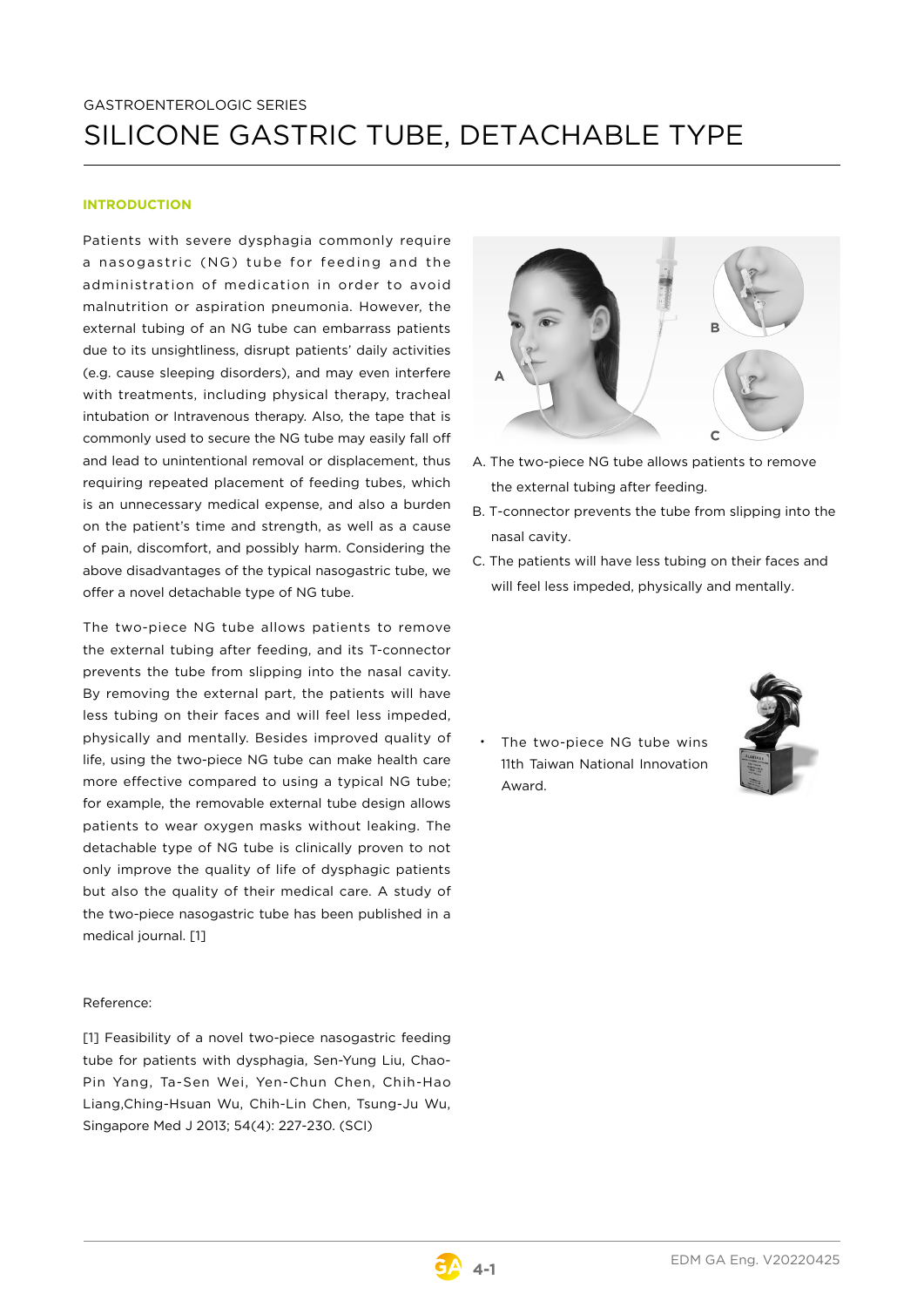## GASTROENTEROLOGIC SERIES SILICONE GASTRIC TUBE, DETACHABLE TYPE

## **INTENDED USE**

Patients with severe dysphagia require a nasogastric (NG) tube for feeding and the administration of medication to avoid malnutrition or aspiration pneumonia, the Silicone Gastric Tube, Detachable Type, can provide a channel for nutrition and for decompression of the stomach.

### **FEATURES**

1. Detachable type

- Discrete appearance eliminates patient embarrassment.
- Low risk of accidental extubation.
- Fewer re-intubations reduces the risk of harm to patients.
- Eliminating the distal tube makes it easier for patients to move around.
- 2. X-ray-opaque line for easy and accurate confirmation of tube position by X-ray
- 3. Transparent tube for easy visual inspection.
- 4. Depth markings for convenient confirmation of the tube position.
- 5. Attached silicone plugs for both proximal and distal tubes ensure easy sealing, exclude air and prevent contamination when the patient is not feeding.
- 6. Silicone plugs reduce the risk of allergic reactions.
- 7. Soft, tapered tip for easy intubation.
- 8. Convenient for delivering nutritional supplements.
- 9. Sterilized packaging.